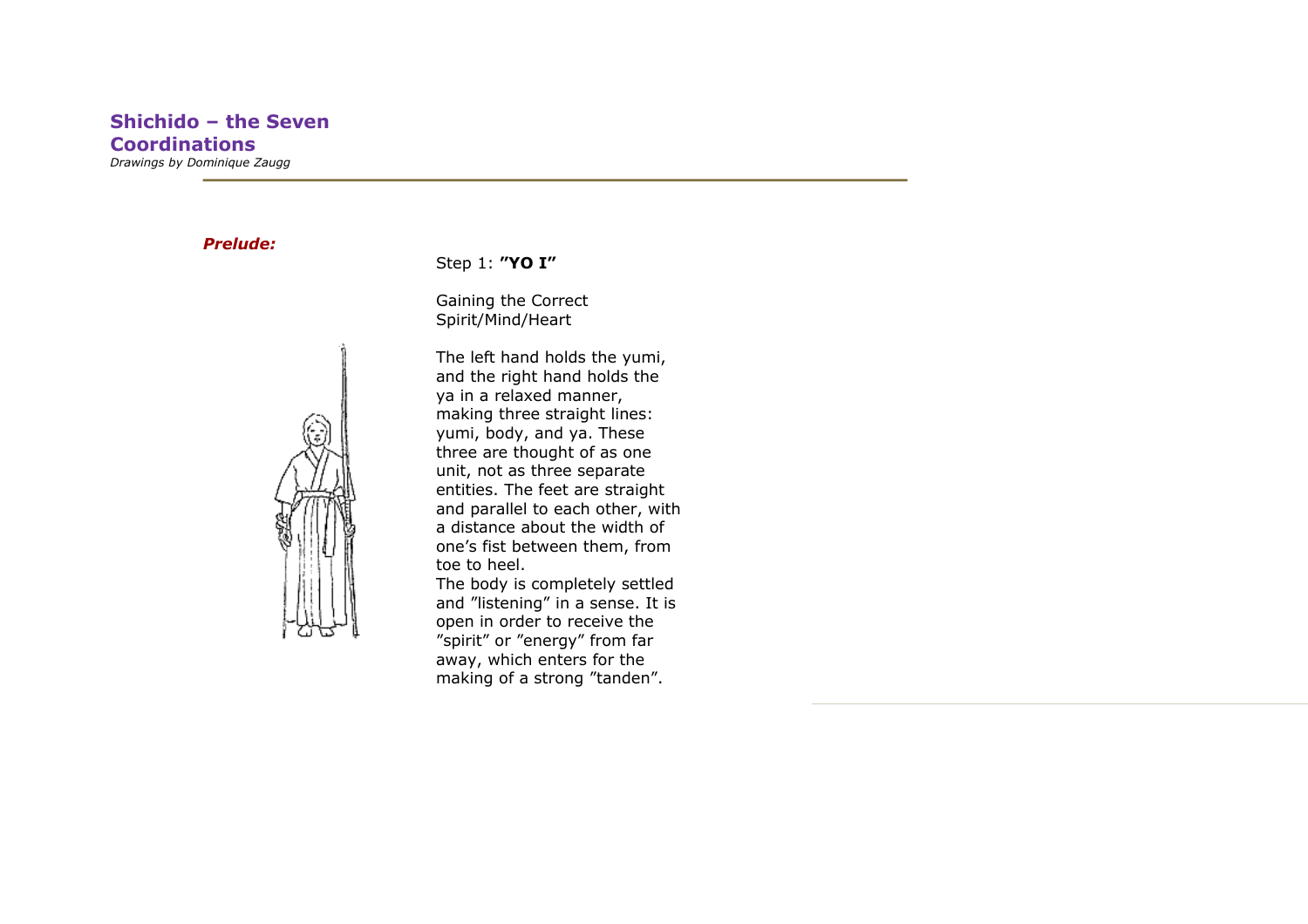

Step 2: "**YUMIDAOSHI" Lowering the Yumi** 

Slowly, in rhythm with the breath, lower the yumi and ya to the hips so that the shoulders, elbows, wrists and hips form a circle in a vertical plane. The top of the yumi should be pointed downward, almost touching the ground, midway between the two feet.



The target invites you, like hearing the sound of a temple bell in the night, and you are naturally drawn to it. Your head turns slowly toward the target. The eyes and head follow this plane, as the right foot slides equally and oppositely away from the target, so that both feet come to rest forming a 60-degree angle. The knees do not bend throughout this movement and the body remains straight, not leaning.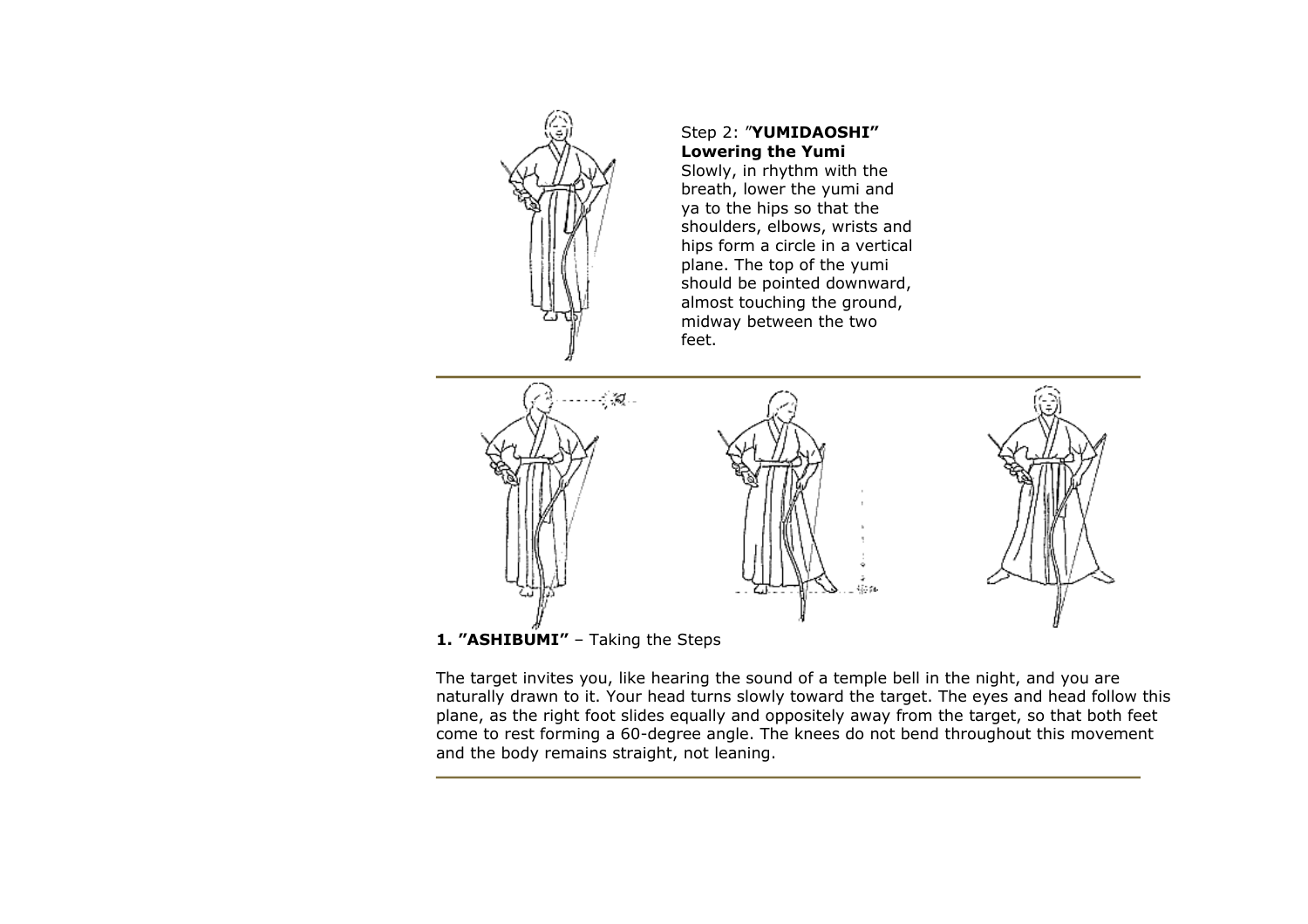### **2. "DOZUKURI"** – Setting the Body

Like a tree whose branches extend naturally to heaven, but whose roots are planted firmly in the earth, first strengthen the stance. Tighten the muscles in the buttocks and thighs, lock the knees and press them inward so that the calves are turned slightly outward. Next, develop a sense of upliftedness through the upper torso, as if a string were lightly pulling your head to the sky. Relax the shoulders. Feel the environment, undisturbed by the passing moments. The lines of the feet, hips and shoulders are parallel in a vertical plane. Take a moment....



Having achieved this "joining of heaven and earth," execute the following:

1. Raise the yumi and rest it on the left knee, being careful not to lower the elbows.

2. With the left hand lightly gripping the yumi, take the tsuru with the right hand's first finger, second finger and thumb, and turn the yumi.

3. Place the ya and notch it.

4. Return the right hand to its former position on the hip.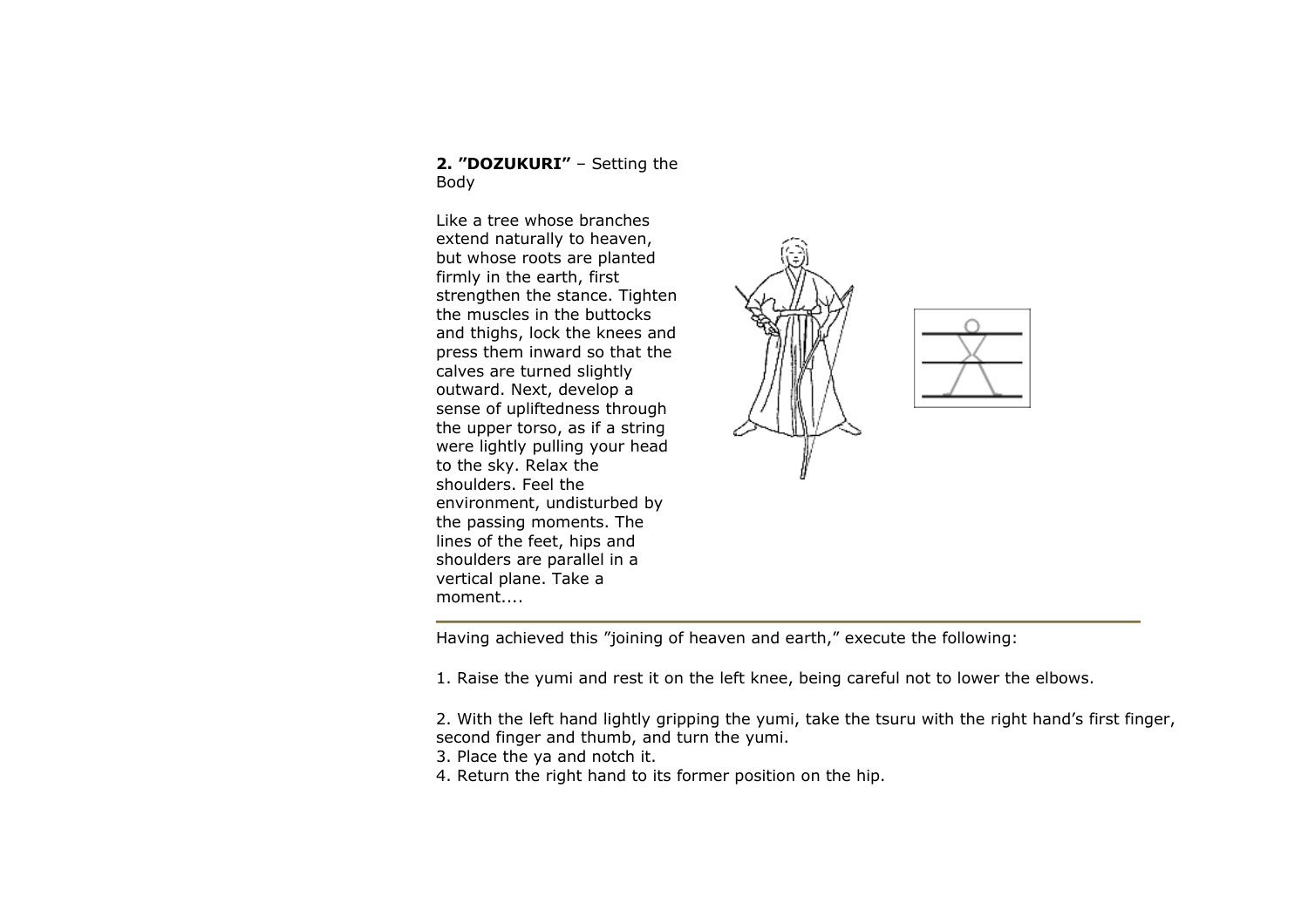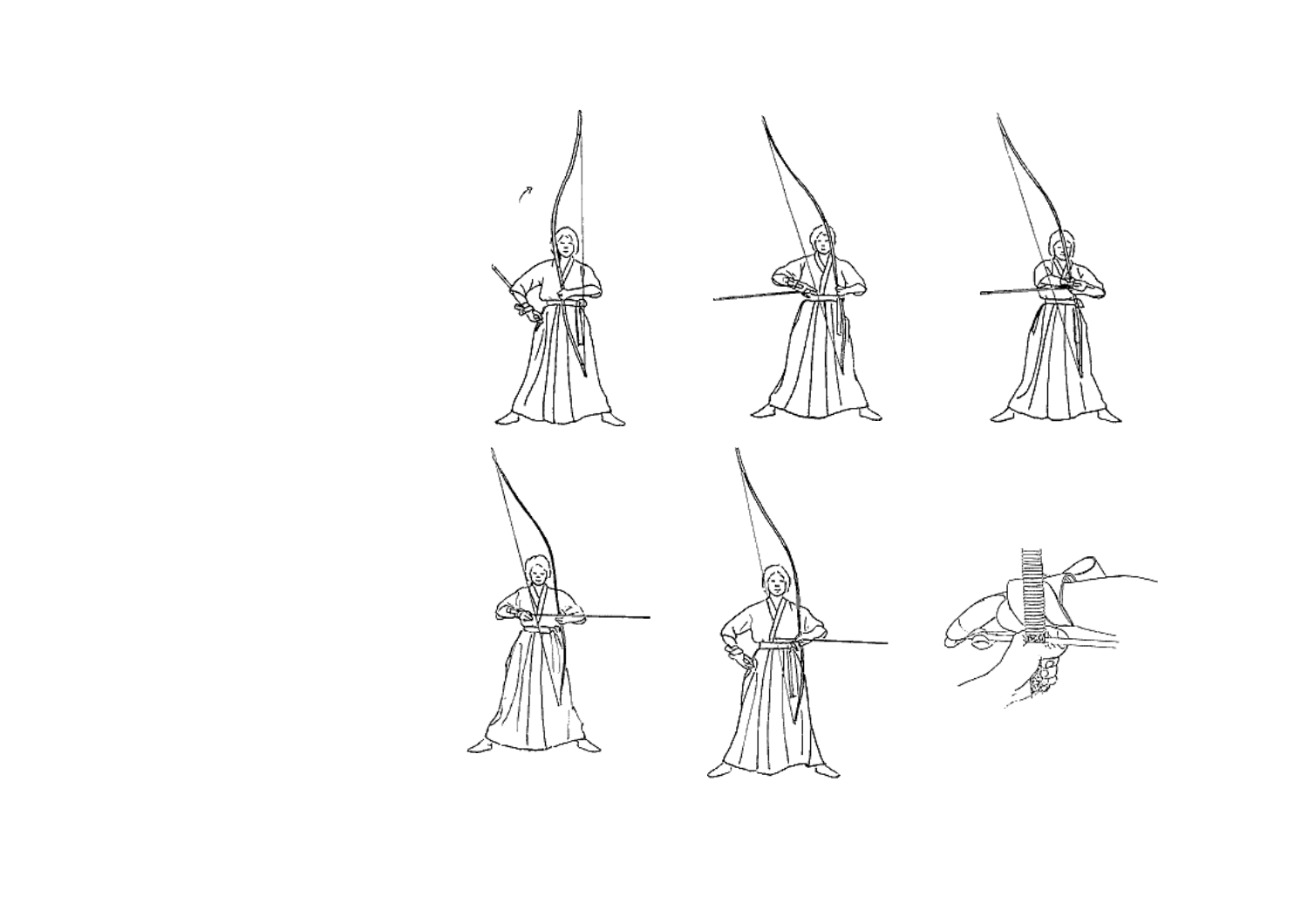## **3. "YUMI GAMAE"**

– Positioning the Yumi

 Lift the right arm and notch the kake (glove) into the tsuru, slightly twist the kake hand. The baby and ring finger should be curled tightly into the palm of the hand. Push down with the first joint of the middle finger on top of the thumb.

The arms should be extended and rounded as if hugging the trunk of a large tree. Together, the head and arms turn toward the target. The head turns completely so that the face is in full profile. The arms pivot 45 degrees, still keeping the "tree-hugging" shape, which has now become oval-like. The left hand grip should be loose so that the yumi turns naturally with this pivoting.

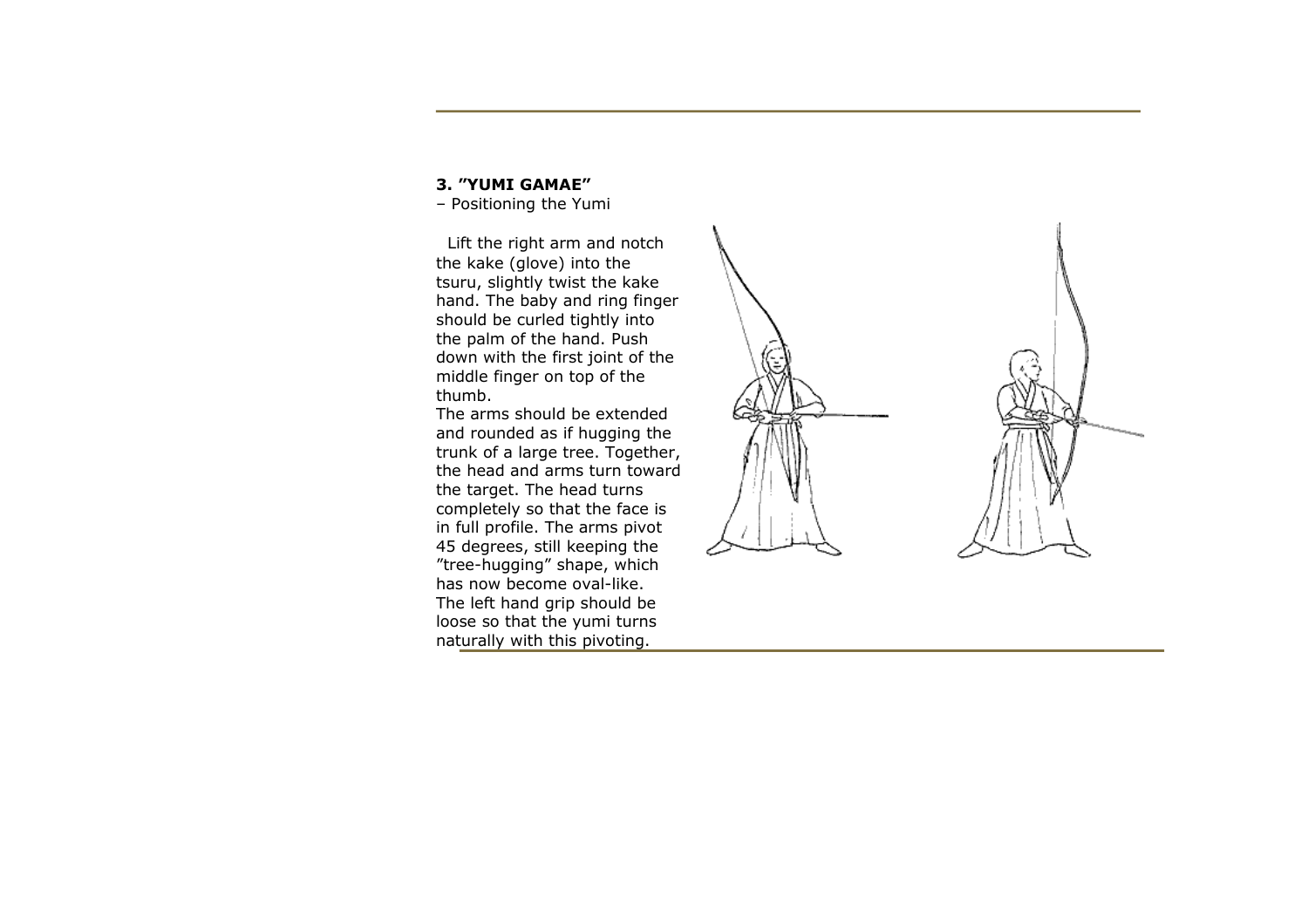

**4. "UCHI OKOSHI" –**  Raising the Yumi

From the previous position, raise the yumi slowly to a maintaining the sense of hugging a tree. The head should be turned directly toward the target, not cocked up or down. The eyes look at the target over the left forearm, which forms a 45 degree angle within this line of vision.

With the chin slightly tucked in and with both eyes open, look at the target.

level slightly above the head, spirit/mind/heart continue to be There is no tension in the shoulders or hips and the concentrated in the "tanden".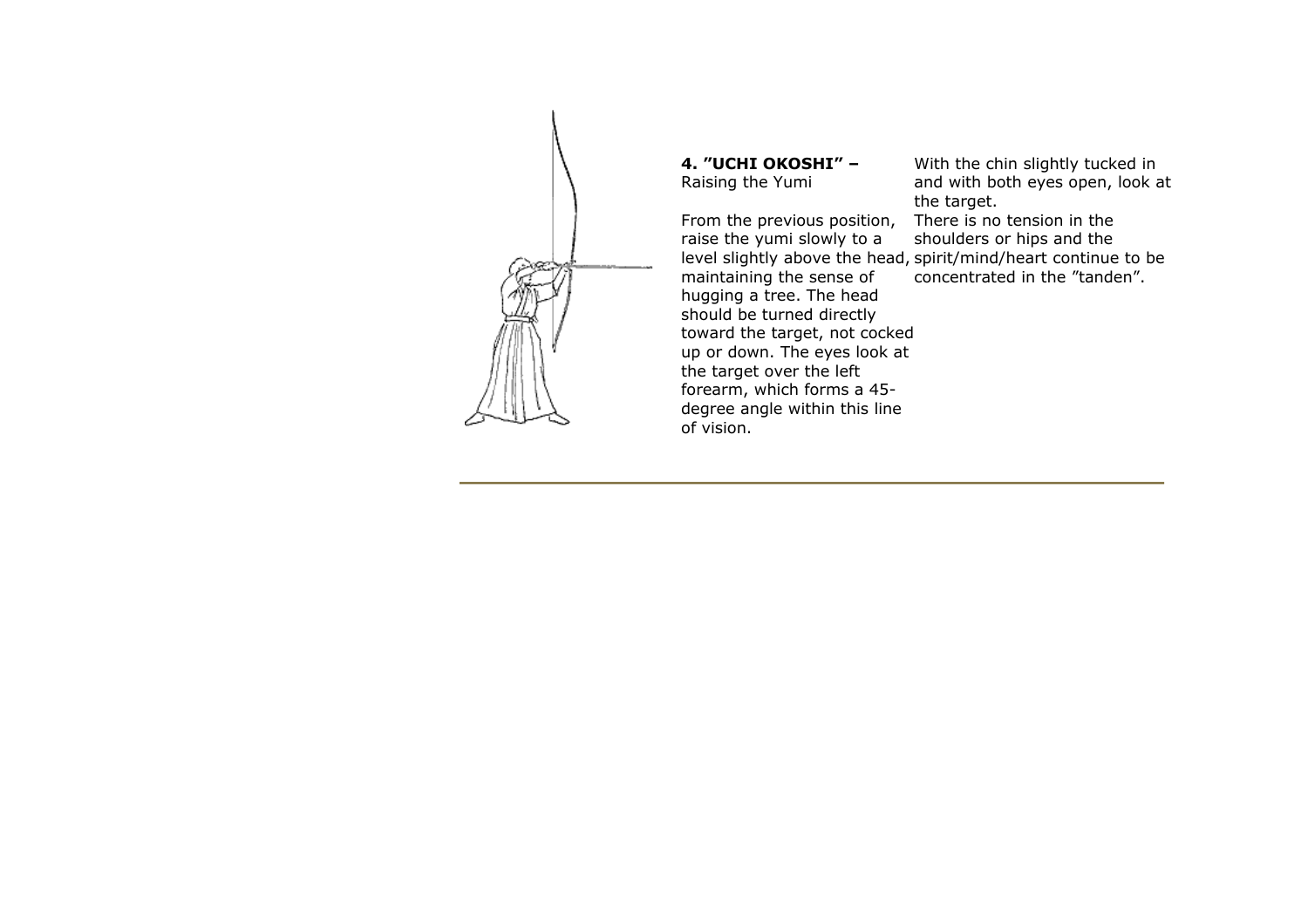

Here there are two distinct motions: the left arm first pushes out from the holds its position. The right and to keep the ya in place. arm then pulls the tsuru back, using the elbow, not the wrist, as its source of strength. The right arm draws in the form of a large arch over the top of the head and ear. The proportion of effort used in these two motions is 70% push, then 30% pull. All pushing of the left hand is done between the thumb and the index finger (known as the "Tiger's Mouth") with the palm not touching the yumi (known as "Te No Uchi").

**5. "HIKI TORI"** - Drawing The wrist is straight, not cocked. shoulder, while the right arm tsuru from releasing rematurely Only the little finger is tight, the other fingers are relaxed. The right hand grip remains twisted slightly inward, both to keep the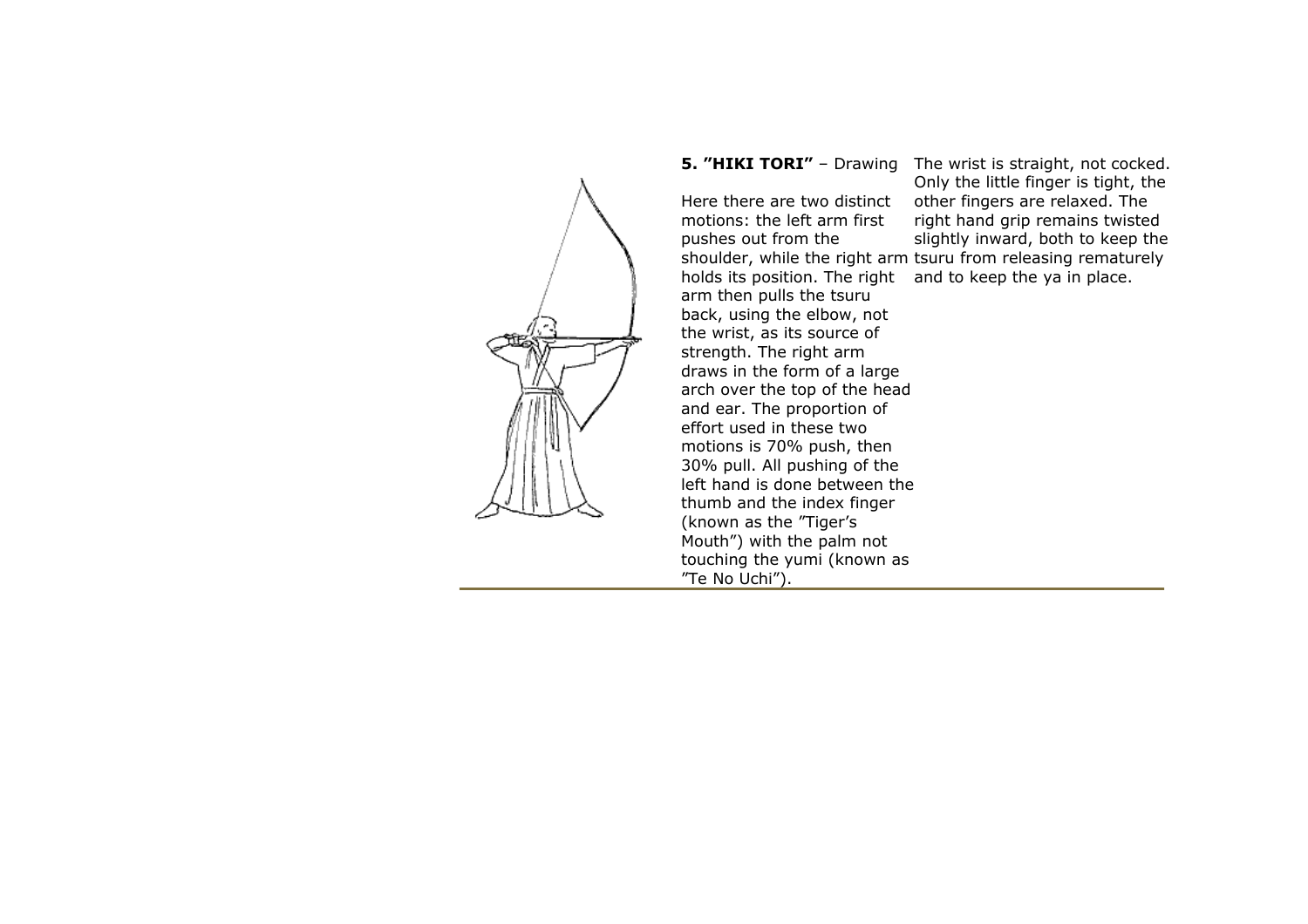#### **6. "KAI" –** Meeting

The five crosses are perfectly balanced and hence all the separate components "meet" at this stage. Continue breathing naturally as in meditation and concentrate the spirit, allowing the moment for release to ripen. Since both arms are extended in pushing the yumi and drawing the ya, there is a feeling of being "stretched" horizontally.

Extending vertically with the mind creates a perfect circle, which expands until the moment of release. It is like equal pressure over the entire surface of an inflated balloon.

Since both arms are extended in pushing the yumi and drawing the ya, there is a feeling of being "stretched" horizontally.

Extending vertically with the mind creates a perfect circle, which expands until the moment of release. It is like equal pressure over the entire surface of an inflated balloon.